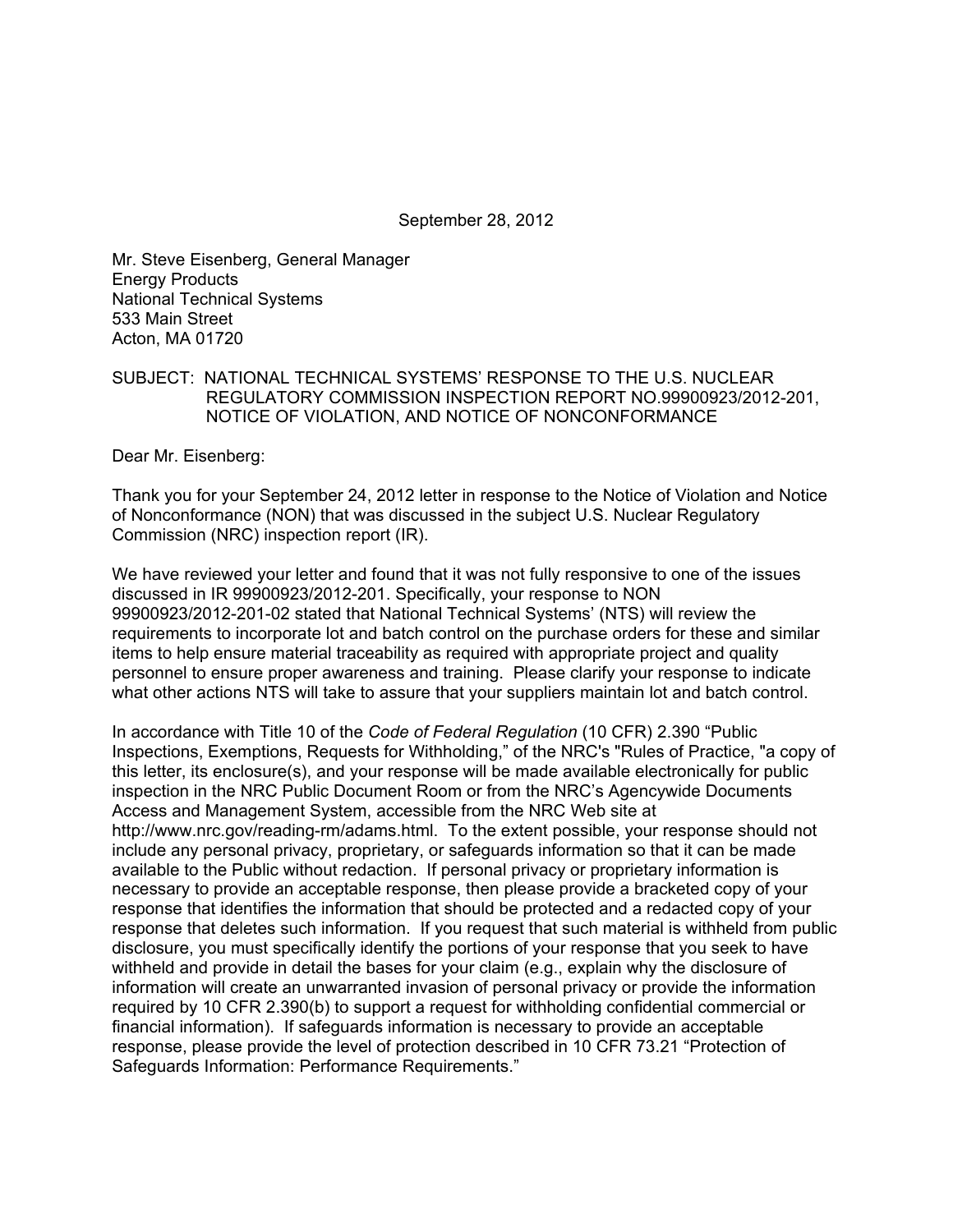S. Eisenberg  $-2 -$ 

Please contact Mr. Yamir Diaz-Castillo at (301) 415-2228 or via electronic mail at Yamir.Diaz-Castillo@nrc.gov, if you have any questions or need assistance regarding this matter.

Sincerely,

## */RA/*

Edward H. Roach, Chief Mechanical Vendor Branch Division of Construction Inspection and Operational Programs Office of New Reactors

Docket No.: 99900923